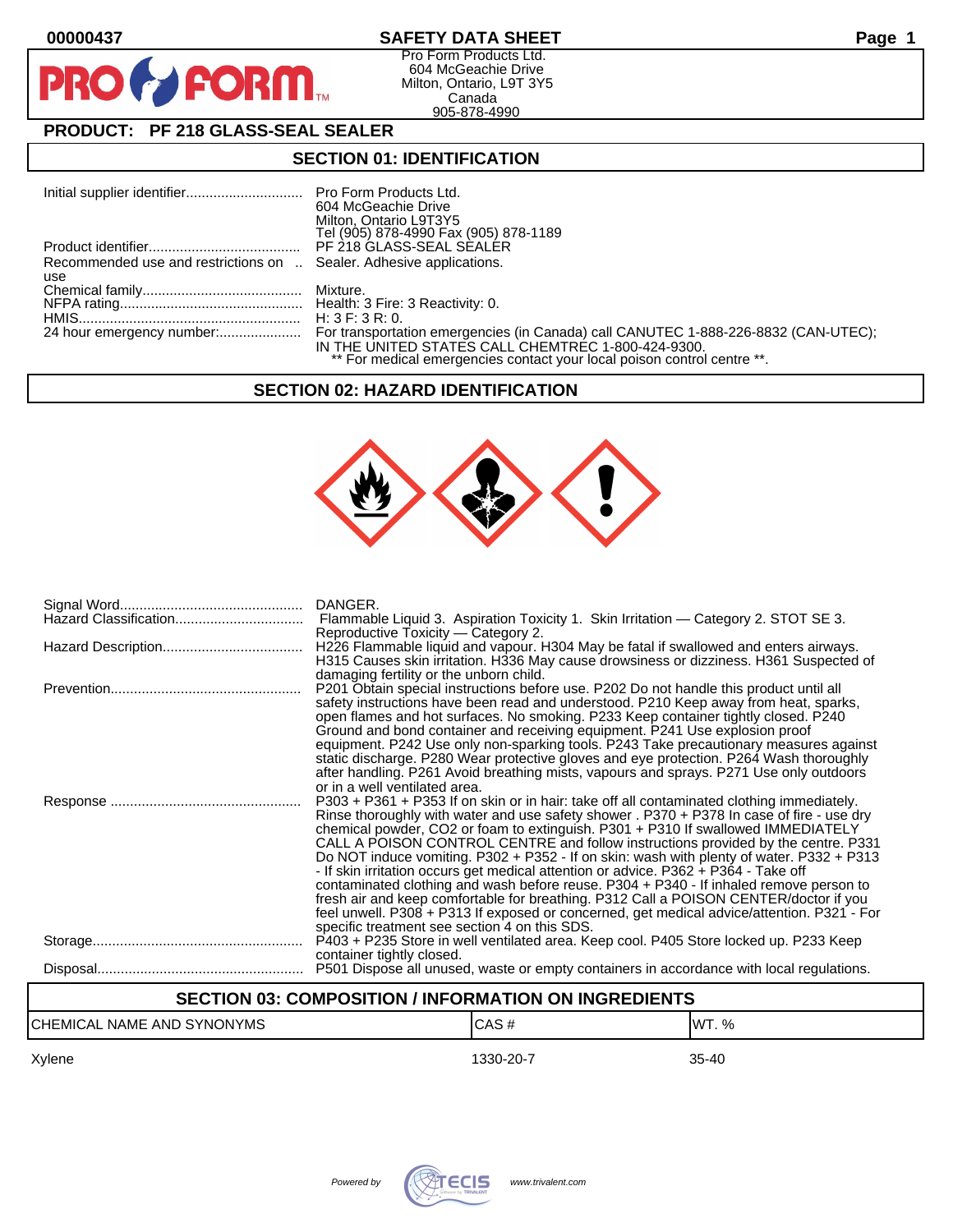# **PRODUCT: PF 218 GLASS-SEAL SEALER**

| Immediately flush skin with plenty of soap and water. Remove contaminated clothing.                                                                                                                                                                                      |
|--------------------------------------------------------------------------------------------------------------------------------------------------------------------------------------------------------------------------------------------------------------------------|
| Wash clothing before reuse. If irritation persists, seek medical attention.<br>In case of contact, immediately flush eyes, keeping eyelids open, with plenty of water for at least 15 minutes. Consult a physician if irritation continues.                              |
| If inhaled, remove to fresh air. If not breathing, give artificial respiration. If breathing is<br>difficult, give oxygen, obtain medical attention.                                                                                                                     |
| In the event of accidental ingestion, rinse mouth with water; obtain medical advice immediately. Do not induce vomiting. If spontaneous vomiting occurs have victim lean<br>forward with head down to prevent aspiration of fluid into the lungs. Never give anything by |
| mouth to an unconscious person.<br>Treat victims symptomatically. In the event of an incident involving this product ensure that<br>medical authorities are provided a copy of this safety data sheet. Note to physician:.<br>Contains petroleum distillates.            |

# **SECTION 05: FIRE-FIGHTING MEASURES**

**SECTION 04: FIRST-AID MEASURES**

| Suitable and unsuitable extinguishing<br>media                                                                     | Foam, "alcohol" foam, CO2, dry chemical, water fog.                                                                                                                                                                                                                                                                                                                                  |
|--------------------------------------------------------------------------------------------------------------------|--------------------------------------------------------------------------------------------------------------------------------------------------------------------------------------------------------------------------------------------------------------------------------------------------------------------------------------------------------------------------------------|
| Specific hazards arising from the<br>hazardous product, such as the nature of<br>any hazardous combustion products | Oxides of carbon (CO, CO2). By fire: protect against potentially toxic and irritating fumes.                                                                                                                                                                                                                                                                                         |
| Special protective equipment and<br>precautions for fire-fighters                                                  | Firefighter should be equipped with self-contained breathing apparatus and full protective<br>clothing to protect against potentially toxic and irritating fumes. Solvent vapours may be<br>heavier than air and may build up and travel along the ground to an ignition source, which<br>may result in a flash back to the source of the vapours. Cool fire-exposed containers with |

#### **SECTION 06: ACCIDENTAL RELEASE MEASURES**

 Leak/spill.................................................. Avoid breathing vapours and skin contact. Remove sources of ignition if combustible or flammable vapours may be present and ventilate area. Ventilate area to remove the remaining vapours. Contain the spill. Prevent runoff into drains, sewers, and other waterways. Absorb with earth, sand, or another dry inert material. Cover spill with absorbent material and place in appropriate containers. Spill area can be washed with water. Collect wash water for approved disposal. Spilled material and water rinses are classified as chemical waste, and must be disposed of in accordance with current local, provincial, state, and federal regulations.

cold water spray. Heat will cause pressure buildup and may cause explosive rupture.

#### **SECTION 07: HANDLING AND STORAGE**

| Precautions for safe handling                                   | Avoid breathing vapours or mist. Avoid all skin contact and ventilate adequately, otherwise<br>wear an appropriate breathing apparatus. Keep away from heat, sparks, and open flame.<br>Always adopt precautionary measures against build-up of static which may arise from<br>appliances, handling and the containers in which product is packed. Ground handling<br>equipment. Handle and open container with care. Employees should wash hands and face<br>before eating or drinking. |
|-----------------------------------------------------------------|------------------------------------------------------------------------------------------------------------------------------------------------------------------------------------------------------------------------------------------------------------------------------------------------------------------------------------------------------------------------------------------------------------------------------------------------------------------------------------------|
| Conditions for safe storage, including any<br>incompatibilities | Store in a cool, dry and well ventilated area. Keep away from heat, sparks, and open<br>flames. Keep container closed when not in use. Store away from oxidizing and reducing<br>materials.                                                                                                                                                                                                                                                                                              |

#### **SECTION 08: EXPOSURE CONTROLS / PERSONAL PROTECTION**

| <b>IINGREDIENTS</b>           | TWA    | <b>ACGIH TLV</b><br><b>STEL</b>                                                                                                                                                                                                                                                                                                               | <b>OSHA PEL</b><br>IPEL | <b>STEL</b>     | <b>NIOSH</b><br>IREL |
|-------------------------------|--------|-----------------------------------------------------------------------------------------------------------------------------------------------------------------------------------------------------------------------------------------------------------------------------------------------------------------------------------------------|-------------------------|-----------------|----------------------|
| Xylene                        | 50 ppm | $150$ ppm<br>CA ON: 100ppm (TWA); 150ppm (STEL)                                                                                                                                                                                                                                                                                               | 100 ppm TWA             | Not established | Not established      |
| Personal Protective Equipment |        | Chemical safety goggles. Chemical safety goggles and full faceshield if a splash hazard<br>exists.<br>Chemical resistant gloves: butyl rubber, nitrile rubber, neoprene, PVC.<br>Local exhaust ventilation is recommended. Wear an appropriate, properly fitted respirator<br>when contaminant levels exceed the recommended exposure limits. |                         |                 |                      |
|                               |        | Wear adequate protective clothes. Wear long sleeves and trousers to prevent dermal<br>exposure.<br>Safety boots per local regulations.<br>Eye wash facility and emergency shower should be in close proximity.                                                                                                                                |                         |                 |                      |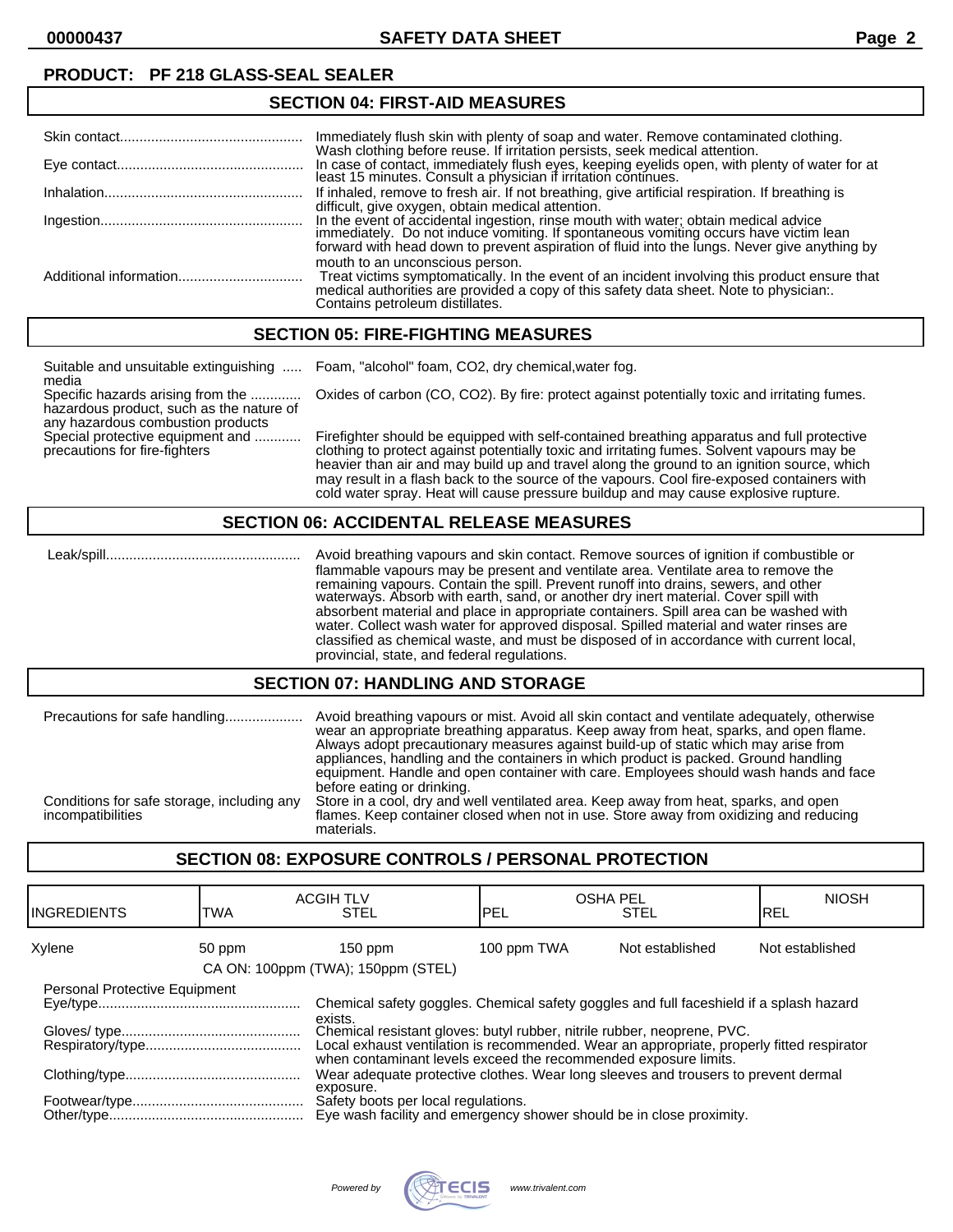#### **PRODUCT: PF 218 GLASS-SEAL SEALER**

### **SECTION 08: EXPOSURE CONTROLS / PERSONAL PROTECTION**

Appropriate engineering controls.............. Provide natural or mechanical ventilation to control exposure levels below airborne exposure limits. Local mechanical exhaust ventilation should be used at sources of air contamination, such as open process equipment, or during purging operations, to capture gases and fumes that may be emitted. Standard reference sources regarding industrial ventilation (ie. ACGIH industrial ventilation) should be consulted for guidance about adequate ventilation.

#### **SECTION 09: PHYSICAL AND CHEMICAL PROPERTIES**

| Appearance/Physical state                      | Paste.                            |
|------------------------------------------------|-----------------------------------|
|                                                | See product specifications.       |
|                                                | Hydrocarbon odour.                |
|                                                | Not available.                    |
| Vapour pressure (mm Hg)                        | 11 mmHg @ 20 C.                   |
| Vapour density (air=1)                         | 3.7.                              |
|                                                | No data.                          |
| Relative Density (Specific Gravity)            | 1.085.                            |
|                                                | 9.05 lbs/USG.                     |
| Melting / Freezing point (deg C)               | -47 C.                            |
|                                                | Insoluble.                        |
| Initial boiling point / boiling range (deg C). | 136-140.                          |
|                                                | 0.51.                             |
| Flash point (deg C), method                    | 26.                               |
| Auto ignition temperature (deg C)              | 465°C (869°F).                    |
| Upper flammable limit (% vol)                  | 6.6.                              |
| Lower flammable limit (% vol)                  | 1.1.                              |
| Partition coefficient - n-octanol/water        | Not available.                    |
|                                                | 46.                               |
|                                                | 400 g/l - 3.35 lb/usg. 400.4 g/L. |

#### **SECTION 10: STABILITY AND REACTIVITY**

| Conditions to avoid, including static                                  |  |
|------------------------------------------------------------------------|--|
| discharge, shock or vibration                                          |  |
| Hazardous decomposition products<br>Possibility of hazardous reactions |  |
|                                                                        |  |

Stable at normal temperatures and pressures. Avoid heat, sparks and flames. Keep away from heat. Incompatible with strong oxidizers.

See hazardous combustion products section 5. Hazardous polymerization will not occur.

# **SECTION 11: TOXICOLOGICAL INFORMATION**

| INGREDIENTS                 |                                                                                | LC50                                                                                                                                                                                                                                                                                                                                                | LD <sub>50</sub>     |
|-----------------------------|--------------------------------------------------------------------------------|-----------------------------------------------------------------------------------------------------------------------------------------------------------------------------------------------------------------------------------------------------------------------------------------------------------------------------------------------------|----------------------|
| Xylene                      |                                                                                | 6350 ppm 4 hours rat                                                                                                                                                                                                                                                                                                                                | >3523 mg/kg rat oral |
|                             | Eye contact. Skin contact. Inhalation.<br>months following acute overexposure. | May cause drying or flaking of the skin. May cause moderate to severe eye irritation.<br>Ingestion may cause adverse health effects. May cause central nervous system<br>depression, inebriation, followed by headache and nausea. In severe cases, dizziness,<br>convulsions and unconsciousness. Anorexia and nervousness may persist for several |                      |
| Effects of chronic exposure |                                                                                | Breathing high concentrations of vapour may cause anesthetic effects and serious health<br>effects. Possible damage to liver and kidneys. May cause damage to the respiratory<br>system, lungs, eyes, skin and central nervous system. Intentional misuse by deliberately<br>concentrating and inhaling this product may be harmful or fatal.       |                      |
|                             |                                                                                | This product is not listed by NTP, IARC or regulated as a carcinogen by OSHA.<br>High level exposure to Xylene in some animal studies have been reported to cause health<br>effects on the developing embryo/fetus. The relevance of this to humans is not known.                                                                                   |                      |

# **SECTION 12: ECOLOGICAL INFORMATION**

Environmental........................................... Do not allow to enter waters, waste water or soil. Persistence and degradability........................ Not available.